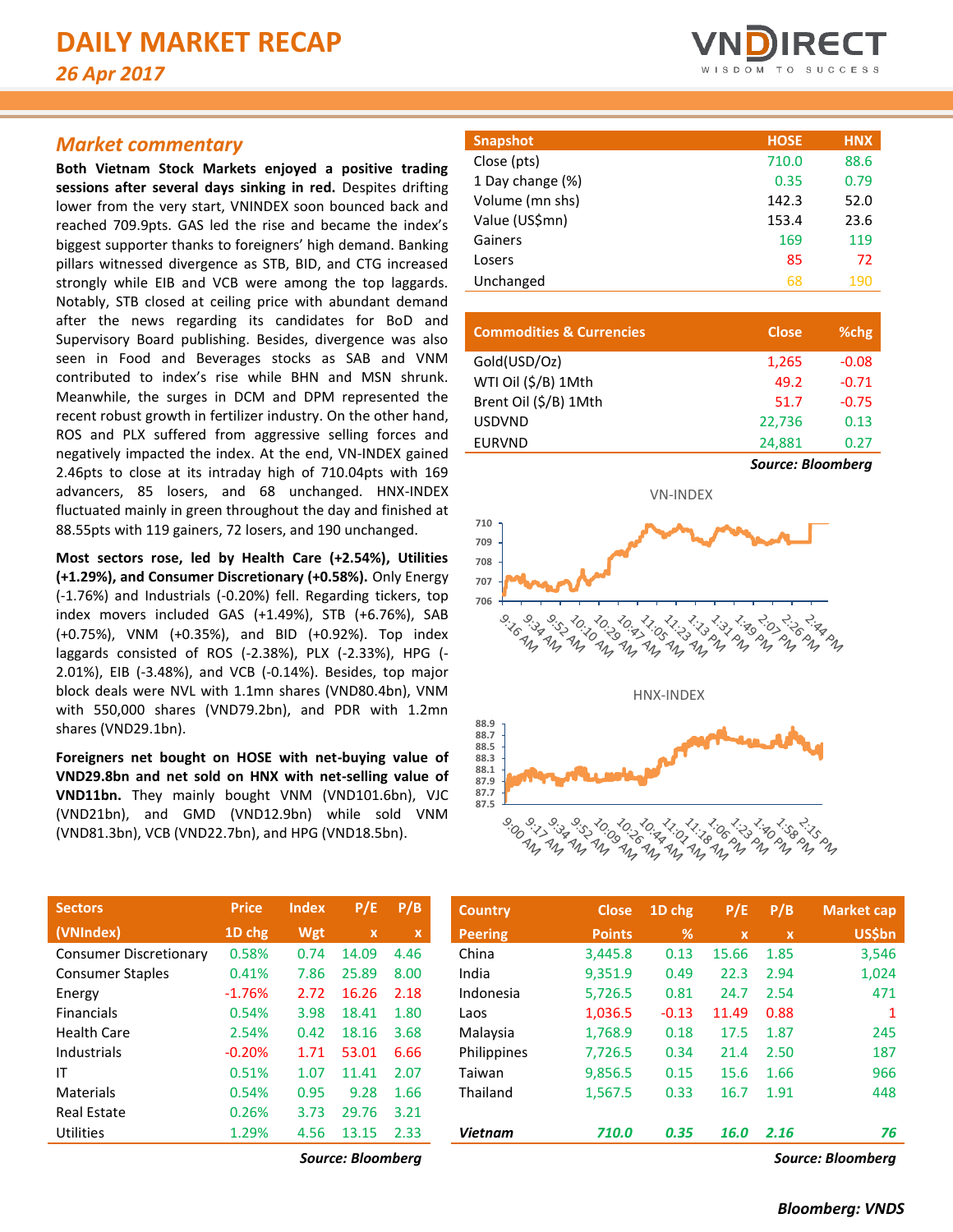

# **Market News**

**Oil traded below US\$50 a barrel in New York amid conflicting signs on whether U.S. crude stockpiles are retreating.** Futures slipped 0.7%, having fallen to a three-week low on Apr 24. The industry-funded American Petroleum Institute was said to report U.S. crude supplies increased by 897,000 barrels last week. Meanwhile, a Bloomberg survey forecasts stockpiles probably fell by 1.75mn barrels before an Energy Information Administration report on Wednesday. *(Bloomberg)*

**Vietnam Treasury will offer VND5.5trl of bonds on May 03,** including VND1.5trl of 5-year notes, VND1trl of 7-year securities, VND1.5trl of 10-year bonds, and VND1.5trl of 15-year debt, Hanoi Stock Exchange says on website. *(Bloomberg)*

**Vietnam Jan-Apr disbursed FDI is seen at US\$4.8bn (+3.2% YoY).** Besides, total pledged FDI increased by 40.5% YoY to US\$10.95bn in 4M2017, Ministry of Planning and Investment says on its website. For further information, South Korea represents 38% of Vietnam's 4-month pledged FDI. *(Bloomberg)*

**Vietnam FDI-funded companies may have 4-month trade surplus of US\$5.75bn.** FDI-funded companies' Jan.-Apr exports, including crude oil, may rise by 16% YoY to US\$44.05bn, or 72% of country's total exports, Ministry of Planning and Investment says on its website. Their Jan.-Apr imports are expected to increase by 25% YoY to US\$38.29bn, or 60% of country's total imports during same period*. (Bloomberg)*

**Vietnam plans to seek funds from private companies, bank loans and state capital for planned investment of VND19.3trl on Tan Son Nhat expansion project,** newspaper reports, citing Civil Aviation Authority's revised proposal submitted to Ministry of Transport. The airport will have new terminal designed for 15mn passenger. Thus, the expanded airport will serve 43mn-45mn passengers/year, with 80-85 aircraft parking slots vs current 50. *(Bloomberg)*

**Nghi Son oil refinery may start commercial run in 1Q2018 after construction delays cause government to halt trial runs,** according to a posting on the government's website*. (Bloomberg)*

# **Corporate News**

**Joint Stock Commercial Bank for Investment and Development of Vietnam (BID VN) – 1Q2017 consolidated business results:** For 1Q2017, BID posted VND6.806trl in revenue from net interest (+20.7% YoY) and VND1.849trl in EAT (+9.9% YoY). *(Vietstock.vn)*

**Mobile World Investment Corporation (MWG VN) – treasury shares:** MWG bought 80,495 shares in Apr 2017, thereby raising its total treasury shares from 55,570 shares to 136,065 shares. *(Cafef.vn)*

**Dat Xanh Real Estate Service & Construction JSC (DXG VN) - shareholder's activity:** Chairman cum CEO Luong Tri Thin has registered to buy 5mn DXG shares via order-matching and putthrough methods from May 03 to Jun 01. If successful, he will increase his stake from 6.87% to 8.85% (22,387,155 shares). *(Cafef.vn)*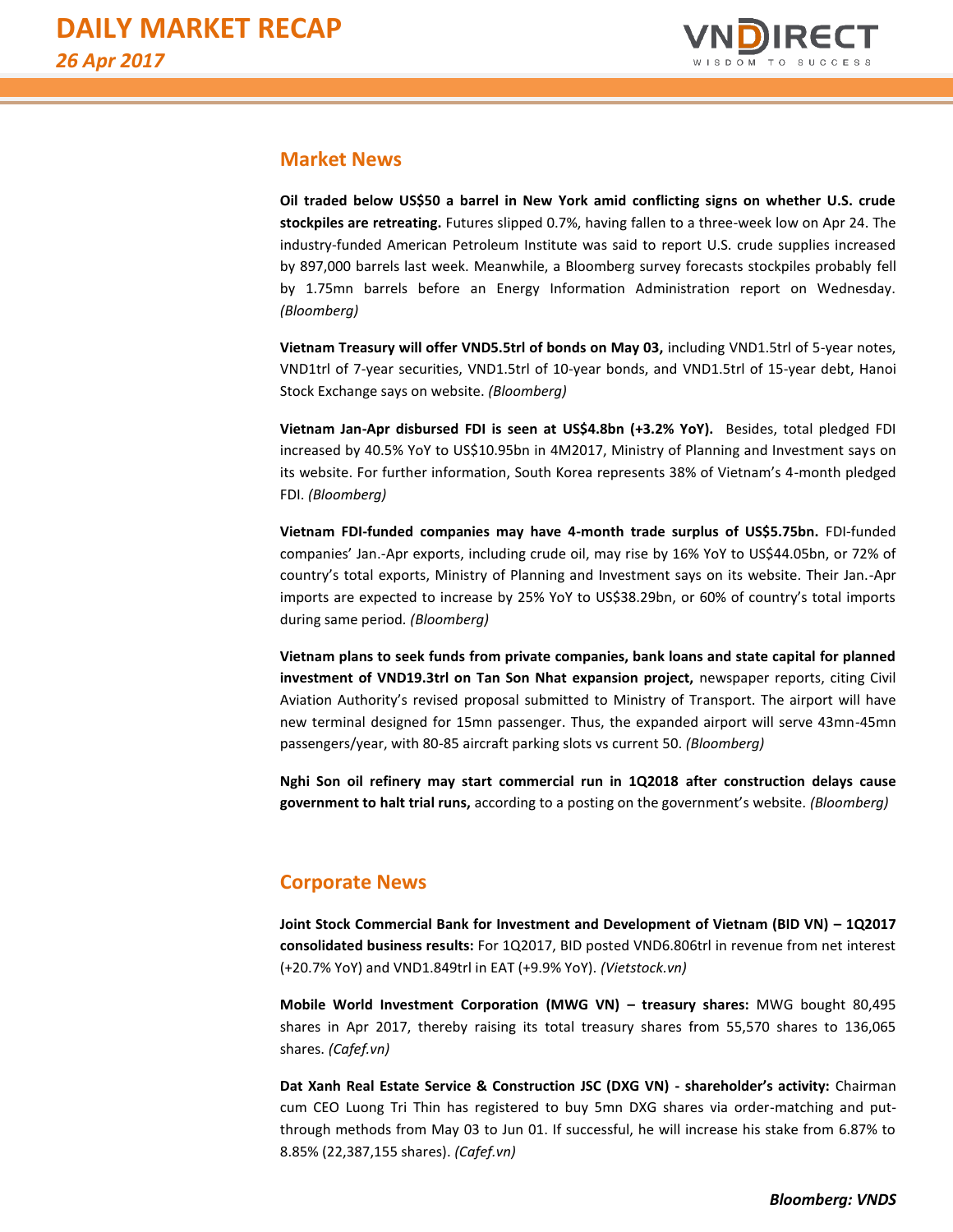

**Hoang Huy Investment Services JSC (HHS VN) - shareholder's activity:** Chairman Do Huu Ha bought 10mn HHS shares from Apr 05 to Apr 21, thereby raising his stake from 4.8mn shares (1.78%) to 14.8mn shares (5.48%). *(Cafef.vn)*

**Sowatco Corporation (SWC VN - UPCOM) - shareholder's activity:** Indo Trans Logistics Corporation (ITL), which relates to BoD member Tran Tuan Anh, has registered to divest its entire stake of 6,173,900 SWC shares (9.2%) via order-matching and put-through methods from Apr 27 to May 26. *(Hnx.vn)*

**Bao Viet Holdings (BVH VN) – 2017 AGM:** According to BVH's BoD Resolution, BVH has decided to hold its AGM in Jun 2017 instead of Apr 27. *(Vietstock.vn)*

**Vingroup JSC (VIC VN) – 2017 AGM:** In the AGM today, VIC's shareholders have approved the 2017 business plan with revenue of approx. VND80trl and profit of VND3trl. In addition, VIC had sought for shareholders' approval regarding the share issuance and share conversion plans for WP Investments III B.V and Credit Suisse AG (Singapore). *(Bloomberg & Vietstock.vn)*

**Binh Dien Fertilizer JSC (BFC VN) – 2017 AGM and 1Q2017 consolidated business results:** In 2017 AGM dated Apr 25, BFC announced to record VND6.06trl in total revenue (-0.6% YoY and completing 91.5% of the year plan) and VND420.5bn in consolidated EBT (+19.8% YoY and exceeding full-year goal by 13.9%). Thus, the company will pay 2016 cash dividend of VND3,000/share, of which VND2,000/share was paid previously. For 2017, BFC's shareholders have approved the business targets of VND6.85trl in total revenue (+13% YoY), VND420bn in consolidated EBT (roughly equal to 2016's figure), and 25% in dividend ratio (not stated in cash or stock). For further information, in 1Q2017, BFC reached VND1.173trl in net revenue (+18.2% YoY) and VND172.3bn in gross profit (+37% YoY). Financial revenue increased to VND1.1bn (+17.8% YoY) but financial expenses also rose to VND25.5bn (+27.7% YoY). Besides, selling expenses and admin expenses hit VND45bn (+16.5% YoY) and VND22.6bn (+18.4% YoY), respectively. As a result, EBT and EAT were recorded at VND80.5bn (+58.4% YoY and completing 19.2% of the year target) and VND65.7bn (+51% YoY), correspondingly. *(Fpts.com.vn)*

**Binh Minh Plastics JSC (BMP VN) - dividend payment and share issuance:** BMP's BoD has approved to pay the second 2016 cash dividend of VND2,000/share (est. 2016 dividend yield of 2.13%). The payment is expected in Jun 2017. In addition, BMP will also issue bonus shares at the ratio of 10:8 in May 2017. Besides, the company's BoD has decided to postpone the 240 Hau Giang project. *(Cafef.vn)*

**Vietnam Electrical Equipment JSC (GEX VN) - shareholder's activity and treasury shares:** Ms. Pham Thi Thu Ha, wife of BoD member Vo Anh Linh, has registered to sell her entire stake of 3,630,000 GEX shares (1.57%) via order-matching and put-through methods from Apr 26 to May 19. Besides, GEX has registered to sell its entire 500,000 treasury shares via order-matching method from May 03 to Jun 01 in order to supplement the company's working capital. *(Cafef.vn)*

**Bamboo Capital JSC (BCG VN) - shareholder's activity:** Supervisory Board member Le Thi Mai Loan has registered to buy 500,000 BCG shares via order-matching and put-through methods from May 03 to Jun 02. If successful, she will raise her stake from 0.34% to 0.81% (871,600 shares). *(Cafef.vn)*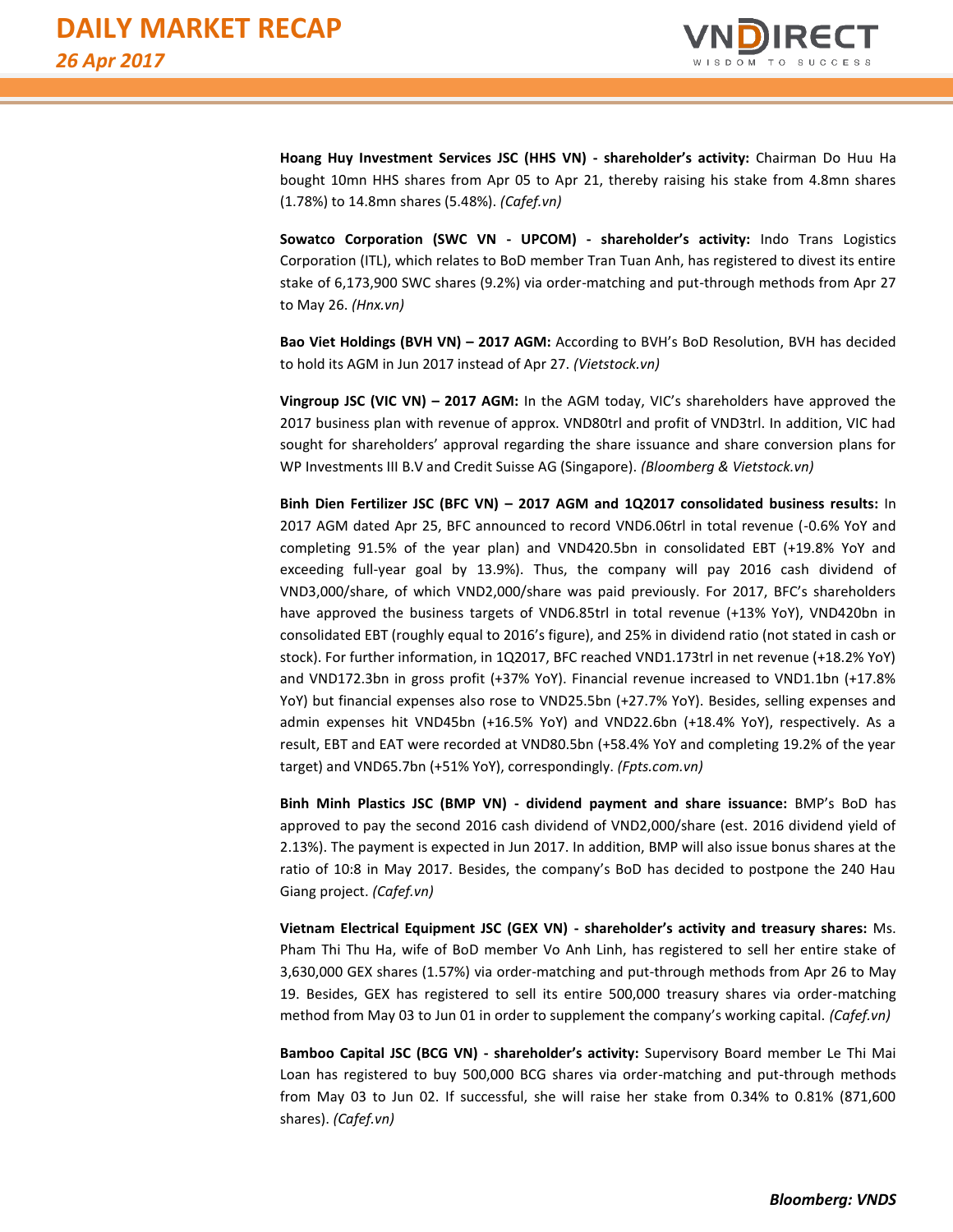

**VietinBank Securities JSC (CTS VN) - 1Q2017 business results and shareholder's activity:** In Q1, CTS recorded VND59.6bn in total operating revenue (+35.7% YoY) and VND11.8bn in total operating expenses (-8.3% YoY). Besides, while financial revenue slightly increased to VND991mn (+3.7% YoY), financial expenses surged to VND2.3bn (vs. VND537mn in 1Q2016's). Moreover, admin expenses also rose by 15.5% YoY to VND8.76bn. At the end, CTS reached VND30.8bn in EAT (+60.5% YoY). For further information, Director Chu Manh Hien has registered to buy 100,000 CTS shares from Apr 27 to May 16, knowing that he currently holds 100,000 shares (0.11%). *(Cafef.vn)*

**Tien Phong Plastic JSC (NTP VN) - 1Q2017 consolidated business results:** For 1Q2017, NTP recorded VND1.028trl in net revenue (+27% YoY) and VND356.3bn in gross profit (+20.5% YoY) as COGS rose by 30.8% YoY to VND672bn. Financial expenses increased by 18% YoY to VND16bn and selling expenses jumped to VND201.6bn (+48.5% YoY). Meanwhile, admin expenses fell to VND41.5bn (-29.8% YoY). Thus, the company achieved VND93.6bn in EAT (+12.5% YoY). *(Vietstock.vn)*

**Danang Housing Investment Development JSC (NDN VN) – 1Q2017 consolidated business results:** In Q1, NDN reached VND36.3bn in net revenue (-34.2% YoY) and VND12.2bn in gross profit (-0.5% YoY) thanks to the decrease of 43.8% in COGS. Besides, financial revenue hit VND5.4bn (+99.7% YoY) while financial expenses slumped to VND867mn (vs.VND10.1bn in 1Q2016's). In addition, selling expenses and admin expenses were recorded at VND54.8mn (vs. VND10.7mn in 1Q2016's) and VND1.6bn (+151.2%), respectively. Thus, EAT hit VND11.9bn (+561.9% YoY). *(Ndn.com.vn)*

**Long Hau Corporation (LHG VN) – dividend payment:** May 09 and May 10 will be the ex-date and record date, respectively, for receiving the 2016 cash dividend of VND1,500/share (est. 2016 dividend yield of 7.2%). The payment will be made from May 31. *(Cafef.vn)*

**South Logistics JSC (STG VN) – investment activity:** STG's BoD has decided to buy 1,408,260 shares of Sotrans Ha Tinh One Member Company Limited in order to raise its stake from 51% to 100%. The transaction is expected to complete before Jun 30. *(Cafef.vn)*

**Sacom Development and Investment Corporation (SAM VN) - investment plan:** SAM's BoD has decided to purchase 3.25mn shares of Nam Nung Ltd. during their stake sale for strategic investors at the starting price of VND10,000/share in 2017. Moreover, SAM also plans to buy maximum 314,000 shares of Capella Vietnam JSC at the price of VND10,000/share in May 2017. If successful, SAM will raise its holding in Capella Vietnam to 31.48%. *(Cafef.vn)*

**Dong Nai Plastic JSC (DNP VN) - investment plan:** DNP's BoD has decided to invest VND735bn (equivalent to 98% of chartered capital) to establish DNP Water Investment JSC and assign DNP's Chairman Vu Dinh Do to represent DNP's capital contribution in the new company. *(Cafef.vn)*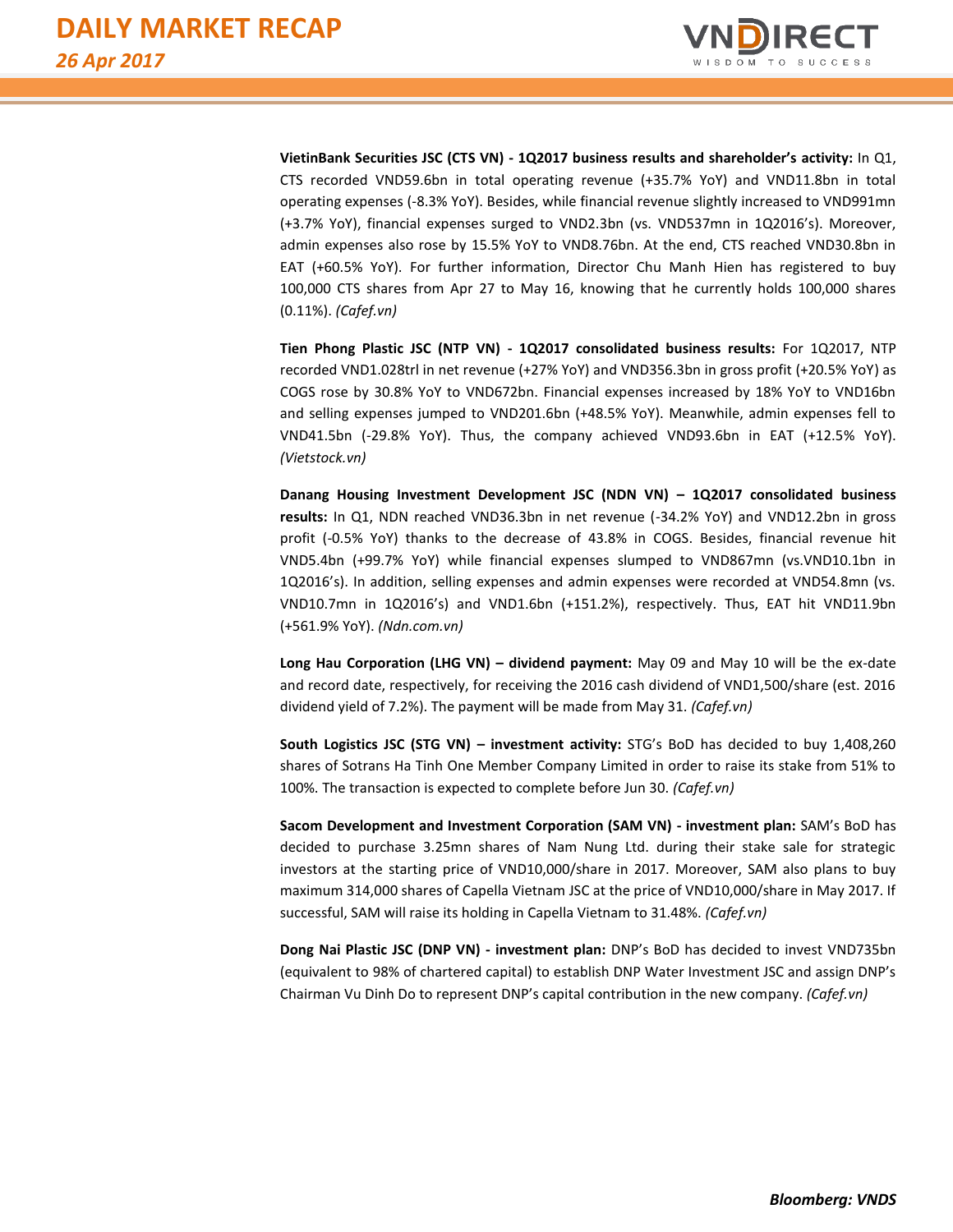

### **MARKET MOVEMENTS**

|                    |              |       | <b>HOSE</b> |         |              |                    |              |       | <b>HNX</b> |         |            |
|--------------------|--------------|-------|-------------|---------|--------------|--------------------|--------------|-------|------------|---------|------------|
| <b>Top gainers</b> |              |       |             |         | <b>VND</b>   | <b>Top gainers</b> |              |       |            |         | <b>VND</b> |
| <b>Ticker</b>      | Last         | Chg   | %chg        | Vol.    | <b>Index</b> | <b>Ticker</b>      | Last         | Chg   | %chg       | Vol.    | Index      |
|                    | <b>Price</b> |       |             |         | impact       |                    | <b>Price</b> |       |            |         | impact     |
| <b>CMT</b>         | 12,250       | 800   | 7.0         | 2,290   | 0.003        | TTZ                | 3.300        | 300   | 10.0       | 316,200 | 0.000      |
| <b>HAP</b>         | 4,600        | 300   | 7.0         | 1.88MLN | 0.007        | <b>VNC</b>         | 36,300       | 3,300 | 10.0       | 100     | 0.000      |
| <b>PDN</b>         | 73,700       | 4,800 | 7.0         | 3,930   | 0.024        | TV <sub>3</sub>    | 33,300       | 3,000 | 9.9        | 500     | 0.000      |
| VID                | 7,220        | 470   | 7.0         | 144.650 | 0.005        | <b>CCM</b>         | 14,800       | 1,300 | 9.6        | 100     | 0.000      |
| <b>SMC</b>         | 21.650       | 1,400 | 6.9         | 228,510 | 0.017        | <b>BXH</b>         | 28,500       | 2,500 | 9.6        | 100     | 0.000      |

| <b>Top losers</b> |              |        |        |         | <b>VND</b>   |
|-------------------|--------------|--------|--------|---------|--------------|
| <b>Ticker</b>     | Last         | Chg    | %chg   | Vol.    | <b>Index</b> |
|                   | <b>Price</b> |        |        |         | impact       |
| <b>STT</b>        | 6,750        | $-500$ | $-6.9$ | 100     | $-0.002$     |
| <b>RIC</b>        | 7,550        | $-550$ | $-6.8$ | 140     | $-0.007$     |
| <b>HAS</b>        | 6,700        | -480   | $-6.7$ | 33,980  | $-0.002$     |
| <b>CMX</b>        | 3,340        | $-230$ | $-6.4$ | 850     | $-0.001$     |
| <b>ATG</b>        | 2,100        | $-140$ | $-6.3$ | 1.51MLN | $-0.001$     |

| <b>Top index movers</b> |              |       |         |         |        |  |  |  |  |  |  |
|-------------------------|--------------|-------|---------|---------|--------|--|--|--|--|--|--|
| <b>Ticker</b>           | Last         | Chg   | %chg    | Vol.    | Index  |  |  |  |  |  |  |
|                         | <b>Price</b> |       |         |         | impact |  |  |  |  |  |  |
| GAS                     | 54,500       | 800   | $1.5\,$ | 334,940 | 0.632  |  |  |  |  |  |  |
| <b>STB</b>              | 11,850       | 750   | 6.8     | 8.43MLN | 0.459  |  |  |  |  |  |  |
| <b>SAB</b>              | 200,500      | 1,500 | 0.8     | 15,380  | 0.397  |  |  |  |  |  |  |
| <b>VNM</b>              | 143,900      | 500   | 0.4     | 272,660 | 0.299  |  |  |  |  |  |  |
| BID                     | 16,500       | 150   | 0.9     | 3.09MLN | 0.212  |  |  |  |  |  |  |

| <b>Top index laggers</b><br><b>VND</b> |              |          |              |         |              |  |  |  |  |  |  |  |  |
|----------------------------------------|--------------|----------|--------------|---------|--------------|--|--|--|--|--|--|--|--|
| <b>Ticker</b>                          | Last         | Chg      | %chg<br>Vol. |         | <b>Index</b> |  |  |  |  |  |  |  |  |
|                                        | <b>Price</b> |          |              |         | impact       |  |  |  |  |  |  |  |  |
| <b>ROS</b>                             | 160,100      | $-3.900$ | $-2.4$       | 7.11MLN | $-0.692$     |  |  |  |  |  |  |  |  |
| <b>PLX</b>                             | 44,100       | $-1,050$ | $-2.3$       | 1.74MLN | $-0.560$     |  |  |  |  |  |  |  |  |
| <b>HPG</b>                             | 29.200       | -600     | $-2.0$       | 4.57MLN | $-0.313$     |  |  |  |  |  |  |  |  |
| EIB                                    | 11,100       | $-400$   | $-3.5$       | 237,870 | $-0.204$     |  |  |  |  |  |  |  |  |
| VCB                                    | 35,050       | -50      | $-0.1$       | 709,260 | $-0.074$     |  |  |  |  |  |  |  |  |

|                    |              |       | HU3E. |               |            |                    |               |       | <b>HIVA</b> |         |            |
|--------------------|--------------|-------|-------|---------------|------------|--------------------|---------------|-------|-------------|---------|------------|
| <b>Top gainers</b> |              |       |       |               | <b>VND</b> | <b>Top gainers</b> |               |       |             |         | <b>VND</b> |
| Ticker             | Last         | Chg   | %chg  | Vol.          | Index      | Ticker             | Last          | Chg   | %chg        | Vol.    | Index      |
|                    | <b>Price</b> |       |       |               | impact     |                    | <b>Price</b>  |       |             |         | impact     |
| CMT                | 12,250       | 800   | 7.0   | 2.290         | 0.003      | TTZ.               | 3,300         | 300   | 10.0        | 316,200 | 0.000      |
| <b>HAP</b>         | 4,600        | 300   | 7.0   | 1.88MLN       | 0.007      | <b>VNC</b>         | 36,300        | 3,300 | 10.0        | 100     | 0.000      |
| <b>PDN</b>         | 73,700       | 4.800 | 7.0   | 3,930         | 0.024      | TV3                | 33,300        | 3,000 | 9.9         | 500     | 0.000      |
| VID                | 7,220        | 470   | 7.0   | 144.650       | 0.005      | <b>CCM</b>         | 14,800        | 1,300 | 9.6         | 100     | 0.000      |
| CIMC               | 21.650       | 1.400 | GΩ    | <b>228510</b> | 0.017      | <b>DYH</b>         | <b>28 EUU</b> | 2.500 | 0 G         | 1 N N   | n nnn      |

| <b>Top losers</b> |                      |        |        |         | <b>VND</b>             | <b>Top losers</b> |                      |          |         |        | <b>VND</b>      |
|-------------------|----------------------|--------|--------|---------|------------------------|-------------------|----------------------|----------|---------|--------|-----------------|
| Ticker            | Last<br><b>Price</b> | Chg    | %chg   | Vol.    | <b>Index</b><br>impact | <b>Ticker</b>     | Last<br><b>Price</b> | Chg      | %chg    | Vol.   | Index<br>impact |
| STT               | 6,750                | $-500$ | $-6.9$ | 100     | $-0.002$               | ARM               | 31.500               | $-3.500$ | $-10.0$ | 3,700  | 0.000           |
| <b>RIC</b>        | 7,550                | $-550$ | $-6.8$ | 140     | $-0.007$               | PTI               | 23.400               | $-2.600$ | $-10.0$ | 2.000  | 0.000           |
| <b>HAS</b>        | 6,700                | $-480$ | $-6.7$ | 33,980  | $-0.002$               | SDA               | 2,700                | $-300$   | $-10.0$ | 32,137 | 0.000           |
| CMX               | 3,340                | $-230$ | $-6.4$ | 850     | $-0.001$               | <b>SSM</b>        | 16,500               | $-1,800$ | $-9.8$  | 1,300  | 0.000           |
| ATG               | 2,100                | $-140$ | $-6.3$ | 1.51MLN | $-0.001$               | PJC               | 23.900               | $-2.600$ | $-9.8$  | 400    | 0.000           |

|            | Top index movers' |       |      |         | <b>VND</b>   |               | <b>Top index movers</b> |       |      |         | <b>VND</b> |
|------------|-------------------|-------|------|---------|--------------|---------------|-------------------------|-------|------|---------|------------|
| Ticker     | Last              | Chg   | %chg | Vol.    | <b>Index</b> | <b>Ticker</b> | Last                    | Chg   | %chg | Vol.    | Index      |
|            | <b>Price</b>      |       |      |         | impact       |               | <b>Price</b>            |       |      |         | impact     |
| GAS        | 54,500            | 800   | 1.5  | 334.940 | 0.632        | ACB           | 22.700                  | 600   | 2.7  | 1.18MLN | 0.516      |
| <b>STB</b> | 11,850            | 750   | 6.8  | 8.43MLN | 0.459        | <b>HUT</b>    | 13.600                  | 600   | 4.6  | 2.85MLN | 0.089      |
| SAB        | 200,500           | 1.500 | 0.8  | 15.380  | 0.397        | <b>PVS</b>    | 16.800                  | 200   | 1.2  | 938,363 | 0.050      |
| VNM        | 143,900           | 500   | 0.4  | 272.660 | 0.299        | VCS           | 149.900                 | 1.900 | 1.3  | 53,577  | 0.038      |
| <b>BID</b> | 16,500            | 150   | 0.9  | 3.09MLN | 0.212        | VNR           | 25,000                  | 1,300 | 5.5  | 39,200  | 0.038      |

| <b>VND</b>                                                |
|-----------------------------------------------------------|
|                                                           |
| Index                                                     |
| impact                                                    |
| $-0.193$                                                  |
| $-0.058$                                                  |
| $-0.026$                                                  |
| $-0.021$                                                  |
| $-0.017$                                                  |
| Vol.<br>21.86MLN<br>2,000<br>529,300<br>60.400<br>115,210 |

|               | <b>Top active volume</b> |             |        |          | <b>VND</b>             | <b>Top active volume</b><br><b>VND</b> |                      |        |        |          |                 |  |  |
|---------------|--------------------------|-------------|--------|----------|------------------------|----------------------------------------|----------------------|--------|--------|----------|-----------------|--|--|
| <b>Ticker</b> | Last<br><b>Price</b>     | %chg<br>Chg |        | Vol.     | <b>Index</b><br>impact | <b>Ticker</b>                          | Last<br><b>Price</b> | Chg    | %chg   | Vol.     | Index<br>impact |  |  |
| <b>FLC</b>    | 7.520                    | 20          | 0.3    | 12.91MLN | 0.005                  | <b>SHB</b>                             | 7.400                | $-200$ | $-2.6$ | 21.86MLN | 0.000           |  |  |
| <b>STB</b>    | 11,850                   | 750         | 6.8    | 8.43MLN  | 0.459                  | <b>HUT</b>                             | 13,600               | 600    | 4.6    | 2.85MLN  | 0.000           |  |  |
| <b>ROS</b>    | 160.100                  | $-3.900$    | $-2.4$ | 7.11MLN  | $-0.692$               | <b>KLF</b>                             | 2.400                |        | 0.0    | 2.29MLN  | 0.000           |  |  |
| HQC           | 2,510                    | 10          | 0.4    | 4.92MLN  | 0.002                  | <b>SHN</b>                             | 10,100               | 100    | 1.0    | 1.80MLN  | 0.000           |  |  |
| <b>HPG</b>    | 29,200                   | $-600$      | $-2.0$ | 4.57MLN  | $-0.313$               | VIX                                    | 6,300                | 100    | 1.6    | 1.58MLN  | 0.000           |  |  |

*Source: Bloomberg*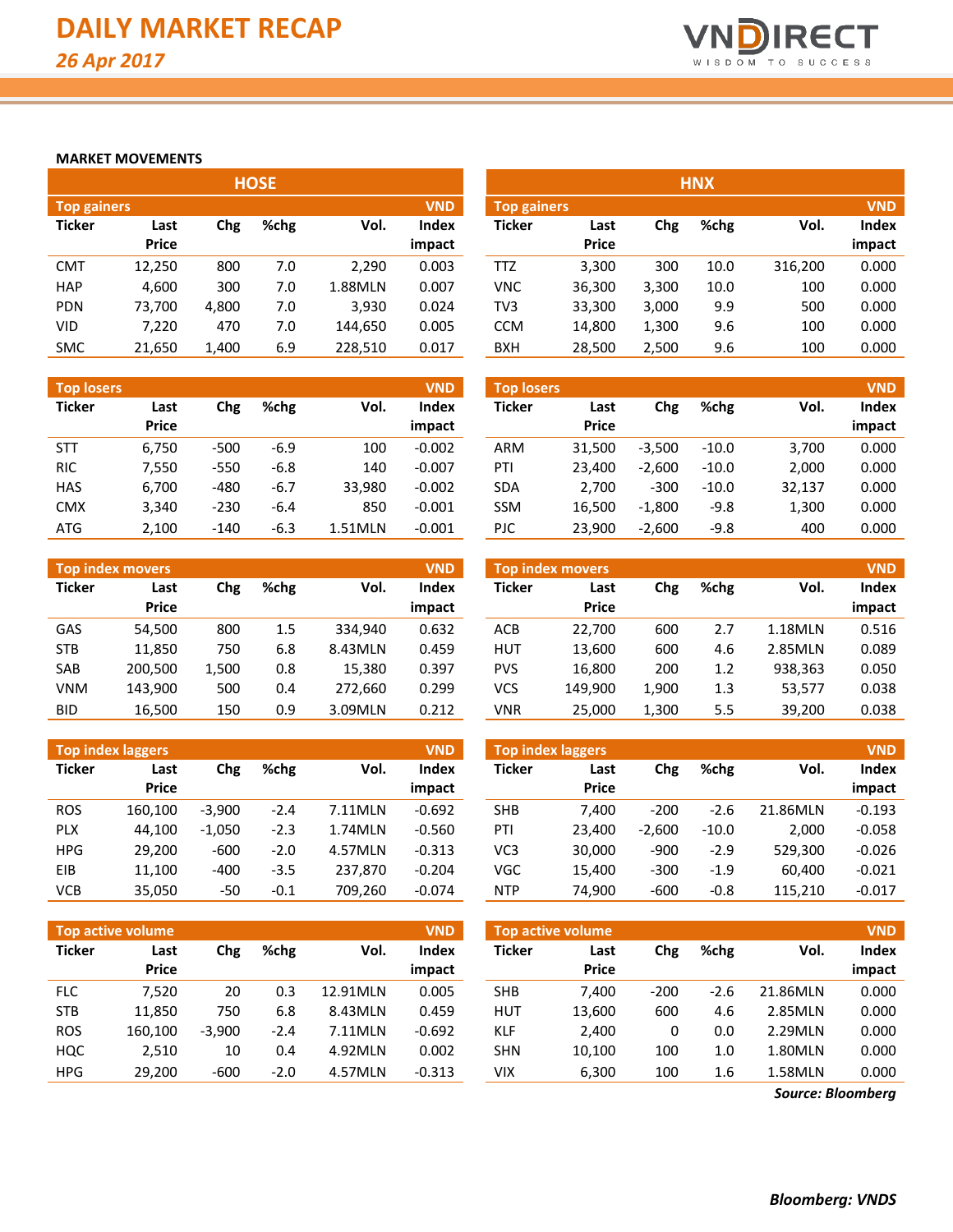

#### **FOREIGN ACTIVITIES**

| <b>Volume (Mn'shs)</b> | <b>HOSE</b> | d/d   | <b>HNX</b> | d/d      | Value (VND'bn)        | <b>HOSE</b> | d/d   | <b>HNX</b> | d/d                                                     |
|------------------------|-------------|-------|------------|----------|-----------------------|-------------|-------|------------|---------------------------------------------------------|
| <b>F.BUY</b>           | 6.7         | 20.2% | 0.7        | $-19.3%$ | <b>BUY</b>            | 294         | 27.9% | 10         | $-23.8%$                                                |
| % of market            | 4.7%        |       | 0.9%       |          | % of market           | 8.5%        |       | 1.9%       |                                                         |
| <b>F.SELL</b>          | 7.7         | 37.9% | 1.5        | $-29.9%$ | <b>SELL</b>           | 264         | 60.2% | 21         | -3.6%                                                   |
| % of market            | 0.0%        |       | 0.0%       |          | % of market           | 0.0%        |       | 3.9%       |                                                         |
| <b>NET BUY (SELL)</b>  | (1.0)       |       | (0.9)      |          | <b>NET BUY (SELL)</b> | 30          |       | (11)       |                                                         |
|                        |             |       |            |          |                       |             |       |            | $\sim$ $\sim$ $\sim$ $\sim$ $\sim$ $\sim$ $\sim$ $\sim$ |

*Source: HSX, HNX*



#### **2017 ACCUMULATION**

| Volume (Mn'shs)       | <b>HOSE</b> | % of 2016 |      | HNX % of 2016 | Value (VND'bn)        | <b>HOSE</b> | % of 2016 | <b>HNX</b> | % of 2016 |
|-----------------------|-------------|-----------|------|---------------|-----------------------|-------------|-----------|------------|-----------|
| <b>BUY</b>            | 803.0       | 32.6%     | 85.2 | 21.6%         | <b>BUY</b>            | 35.881      | 39.3%     | 1.291      | 20.7%     |
| % of market           | 6.4%        |           | 2.5% |               | % of market           | 14.3%       |           | 3.4%       |           |
| <b>SELL</b>           | 843.0       | 31.6%     | 80.4 | 24.5%         | <b>SELL</b>           | 30.448      | 30.8%     | 1.113      | 21.9%     |
| % of market           | 6.7%        |           | 2.3% |               | % of market           | 12.1%       |           | 3.0%       |           |
| <b>NET BUY (SELL)</b> | (40.0)      |           | 4.8  |               | <b>NET BUY (SELL)</b> | 5,432       |           | 178        |           |

*Source: HSX, HNX*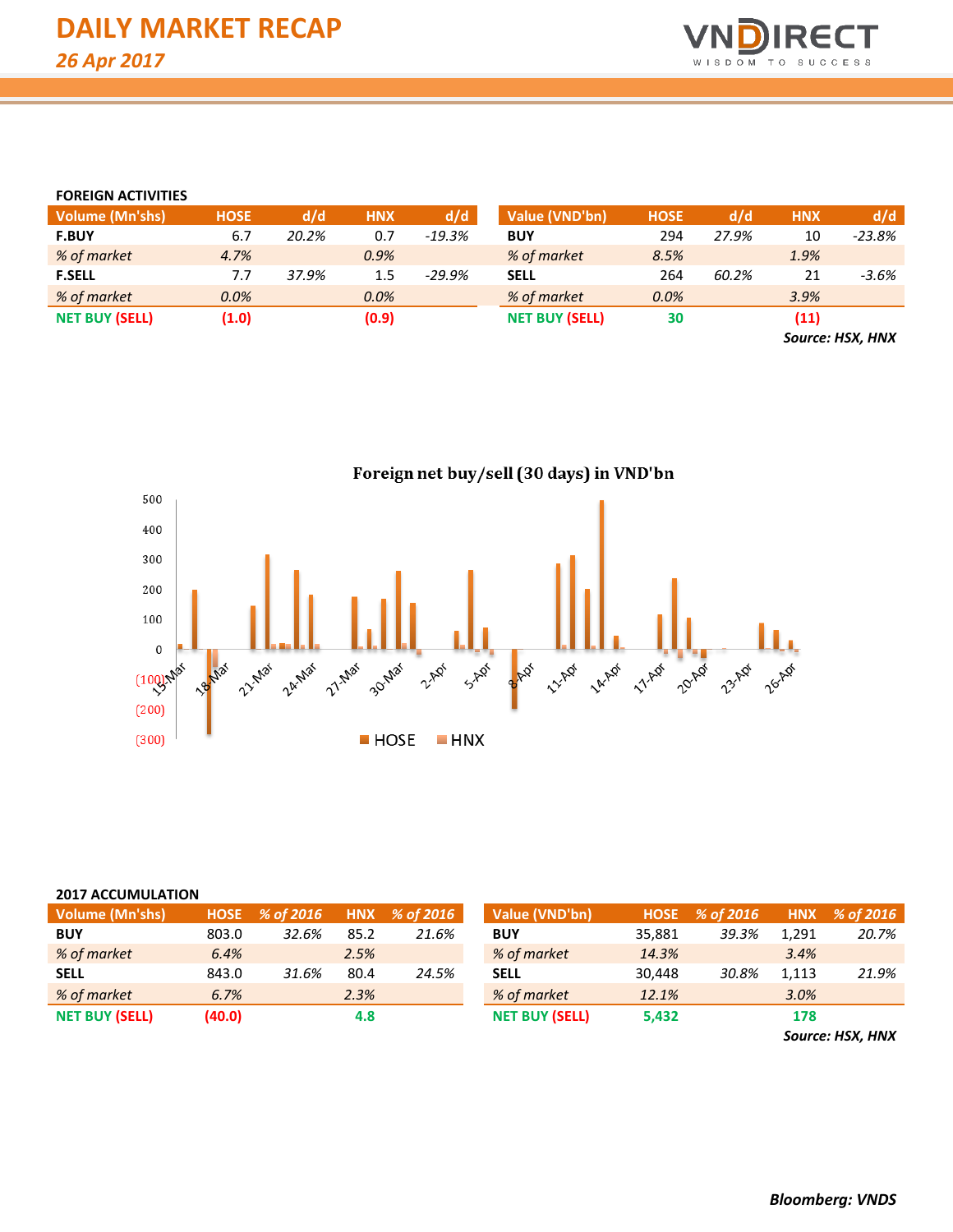

## **FOREIGN ACTIVITIES**

|               |                               | <b>HOSE</b> |         |       |                        | <b>HNX</b>    |                                                |        |         |       |                 |  |  |  |
|---------------|-------------------------------|-------------|---------|-------|------------------------|---------------|------------------------------------------------|--------|---------|-------|-----------------|--|--|--|
|               | Top buy by foreigners (value) |             |         |       | VND'bn                 |               | <b>VND'bn</b><br>Top buy by foreigners (value) |        |         |       |                 |  |  |  |
| <b>Ticker</b> | Last<br><b>Price</b>          | Chg         | %chg    | Value | <b>Index</b><br>impact | <b>Ticker</b> | Last<br><b>Price</b>                           | Chg    | %chg    | Value | Index<br>impact |  |  |  |
| <b>VNM</b>    | 143.900                       | 500         | 0.35    | 101.6 | 0.299                  | <b>VCG</b>    | 14,800                                         | 300    | 2.07    | 5.5   | 0.000           |  |  |  |
| VJC           | 129,200                       | 1.200       | 0.94    | 21.0  | 0.148                  | <b>NDN</b>    | 8,600                                          | 400    | 4.88    | 0.8   | 0.000           |  |  |  |
| <b>GMD</b>    | 32,700                        | 350         | 1.08    | 12.9  | 0.026                  | <b>BVS</b>    | 16,300                                         | $-100$ | $-0.61$ | 0.5   | 0.000           |  |  |  |
| GAS           | 54,500                        | 800         | 1.49    | 11.8  | 0.632                  | HVT           | 29,800                                         | $-200$ | $-0.67$ | 0.4   | 0.000           |  |  |  |
| <b>MSN</b>    | 45,450                        | -50         | $-0.11$ | 11.1  | $-0.024$               | EID           | 14,900                                         | 300    | 2.05    | 0.3   | 0.000           |  |  |  |

|               | Top sell by foreigners (value) |             |         |       | VND'bn          | Top sell by foreigners (value) |                      |        |         |              |                 |
|---------------|--------------------------------|-------------|---------|-------|-----------------|--------------------------------|----------------------|--------|---------|--------------|-----------------|
| <b>Ticker</b> | Last<br><b>Price</b>           | %chg<br>Chg |         | Value | Index<br>impact | <b>Ticker</b>                  | Last<br><b>Price</b> | Chg    | %chg    | <b>Value</b> | Index<br>impact |
| <b>VNM</b>    | 143.900                        | 500         | 0.35    | 81.3  | 0.299           | <b>SHB</b>                     | 7.400                | $-200$ | $-2.63$ | 7.7          | 0.000           |
| <b>VCB</b>    | 35,050                         | -50         | $-0.14$ | 22.7  | $-0.074$        | <b>PVS</b>                     | 16,800               | 200    | 1.20    | 3.9          | 0.000           |
| <b>HPG</b>    | 29,200                         | $-600$      | $-2.01$ | 18.5  | $-0.313$        | CVT                            | 49.700               | 1.700  | 3.54    | 2.9          | 0.000           |
| <b>VJC</b>    | 129.200                        | 1.200       | 0.94    | 13.0  | 0.148           | <b>DBC</b>                     | 26,800               | 200    | 0.75    | 2.5          | 0.000           |
| <b>GMD</b>    | 32.700                         | 350         | 1.08    | 12.9  | 0.026           | VCS                            | 149,900              | 1.900  | 1.28    | 1.6          | 0.000           |

|            | Top net buy by foreigners (value) |       |      |       | VND'bn          | Top net buy by foreigners (value) | <b>VND'bn</b>        |        |         |              |                 |
|------------|-----------------------------------|-------|------|-------|-----------------|-----------------------------------|----------------------|--------|---------|--------------|-----------------|
| Ticker     | Last<br><b>Price</b>              | Chg   | %chg | Value | Index<br>impact | Ticker                            | Last<br><b>Price</b> | Chg    | %chg    | <b>Value</b> | Index<br>impact |
| <b>VNM</b> | 143,900                           | 500   | 0.35 | 20.3  | 0.299           | <b>VCG</b>                        | 14,800               | 300    | 2.07    | 5.5          | 0.000           |
| GAS        | 54.500                            | 800   | 1.49 | 10.8  | 0.632           | <b>NDN</b>                        | 8.600                | 400    | 4.88    | 0.8          | 0.000           |
| <b>CTD</b> | 204.000                           | 300   | 0.15 | 9.7   | 0.010           | <b>BVS</b>                        | 16,300               | $-100$ | $-0.61$ | 0.5          | 0.000           |
| PAC        | 37,500                            | 1,400 | 3.88 | 9.3   | 0.027           | HVT                               | 29,800               | $-200$ | $-0.67$ | 0.4          | 0.000           |
| VJC        | 129,200                           | 1,200 | 0.94 | 8.1   | 0.148           | EID                               | 14.900               | 300    | 2.05    | 0.3          | 0.000           |

|               | Top net sell by foreigners (value) |        |         |         | <b>VND'bn</b>          | Top net sell by foreigners (value) | <b>VND'bn</b>        |        |         |              |                 |  |
|---------------|------------------------------------|--------|---------|---------|------------------------|------------------------------------|----------------------|--------|---------|--------------|-----------------|--|
| <b>Ticker</b> | Last<br><b>Price</b>               | Chg    | %chg    | Value   | <b>Index</b><br>impact | <b>Ticker</b>                      | Last<br><b>Price</b> | Chg    | %chg    | <b>Value</b> | Index<br>impact |  |
|               |                                    |        |         |         |                        |                                    |                      |        |         |              |                 |  |
| <b>VCB</b>    | 35,050                             | -50    | $-0.14$ | $-14.2$ | $-0.074$               | <b>SHB</b>                         | 7.400                | $-200$ | $-2.63$ | $-7.7$       | 0.000           |  |
| <b>HPG</b>    | 29,200                             | $-600$ | $-2.01$ | $-10.8$ | $-0.313$               | <b>PVS</b>                         | 16,800               | 200    | 1.20    | $-3.9$       | 0.000           |  |
| <b>DCM</b>    | 12.000                             | 750    | 6.67    | $-10.6$ | 0.164                  | <b>CVT</b>                         | 49.700               | 1.700  | 3.54    | $-2.7$       | 0.000           |  |
| <b>SCR</b>    | 8,620                              | 220    | 2.62    | $-8.5$  | 0.021                  | DBC                                | 26.800               | 200    | 0.75    | $-2.5$       | 0.000           |  |
| <b>NLG</b>    | 27,600                             | $-400$ | $-1.43$ | $-6.7$  | $-0.023$               | VCS                                | 149.900              | 1.900  | 1.28    | $-1.6$       | 0.000           |  |

*Source: Bloomberg, HOSE, HNX*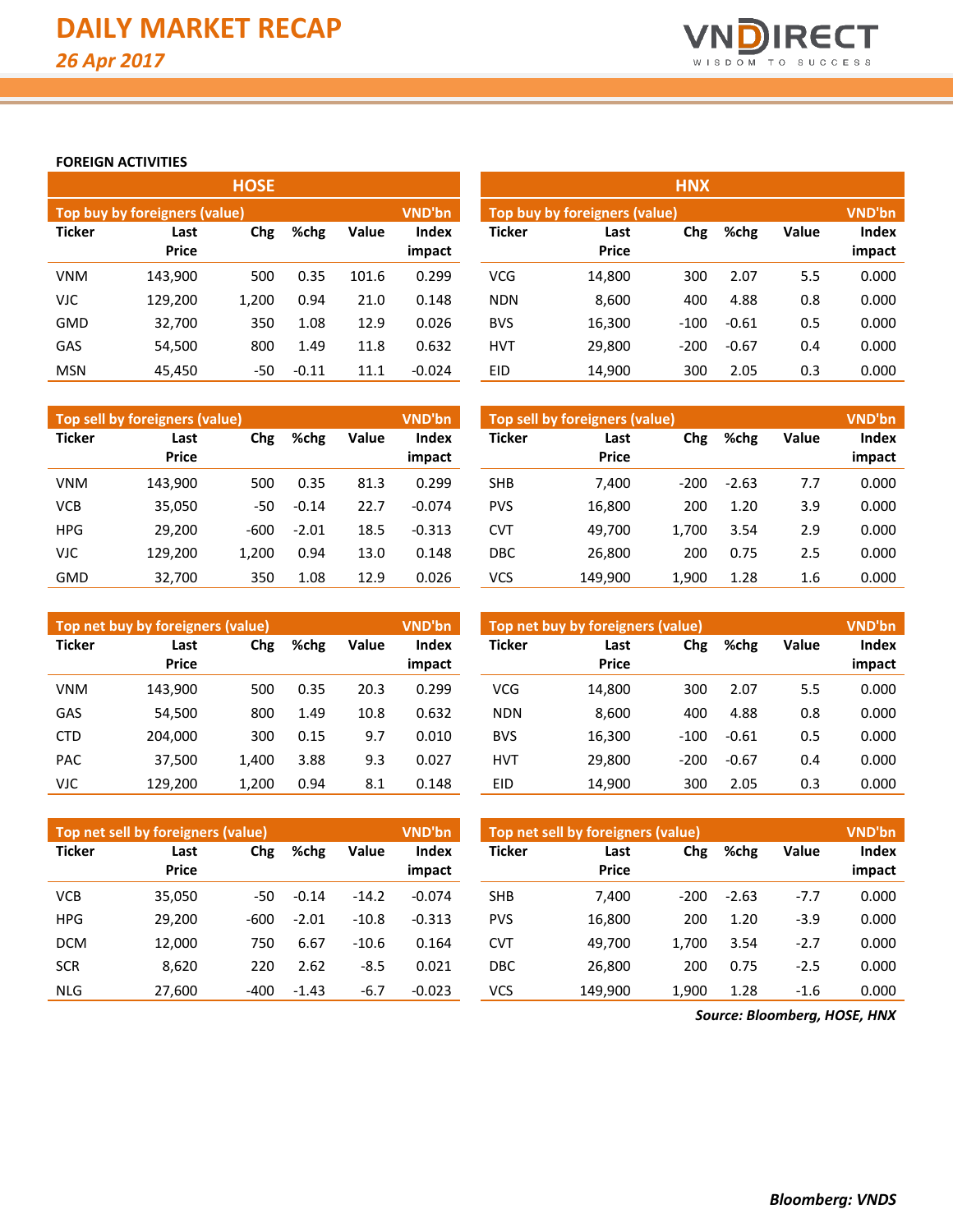

#### **TOP 70 MARKET CAPS SNAPSHOT ON HOSE**

| No.            | <b>Ticker</b> | <b>Price</b> |        | Price change (%) |         | <b>Mkt. Cap</b> | Outs. Vol. | <b>Float ratio</b> | <b>Avail</b> . Fll | Ave. daily vol. |             | <b>EPS</b>     |                | P/E              | P/B              | <b>ROE</b> | <b>ROA</b>     |
|----------------|---------------|--------------|--------|------------------|---------|-----------------|------------|--------------------|--------------------|-----------------|-------------|----------------|----------------|------------------|------------------|------------|----------------|
|                |               | <b>VND</b>   | 1M     | 3M               | 6M      | <b>US\$mln</b>  | Mln'shs    | %                  | %                  | (30 days-shs)   | <b>T12M</b> | <b>Diluted</b> | 1Y Gr.         | $\boldsymbol{X}$ | $\boldsymbol{x}$ | %          | $\%$           |
| 1              | <b>VNM VM</b> | 143,900      | 1.6    | 11.6             | 2.0     | 9,186           | 1,451      | 57.8               | 45.3               | 906,324         | 5,832       | 5,831          | 19.9           | 24.7             | 9.4              | 39.3       | 32.9           |
| $\overline{2}$ | <b>SAB VM</b> | 200,500      | 0.3    | $-10.4$          | N/A     | 5,655           | 641        | 10.4               | 39.2               | 30,693          | 6,442       | 6,442          | 37.3           | 31.1             | 11.3             | 36.7       | 21.7           |
| 3              | <b>VCB VM</b> | 35,050       | $-7.8$ | $-10.8$          | $-0.7$  | 5,546           | 3,598      | 100.0              | 9.3                | 1,091,513       | 1,668       | 1,566          | 6.0            | 21.0             | 2.5              | 12.4       | 1.0            |
| 4              | <b>VIC VM</b> | 40,400       | $-4.6$ | $-3.8$           | $-4.8$  | 4,687           | 2,638      | 52.3               | 19.0               | 979,976         | 1,004       | 1,178          | 111.2          | 40.2             | 3.7              | 9.8        | 1.5            |
| 5              | <b>GAS VM</b> | 54,500       | 0.0    | $-9.3$           | $-19.5$ | 4,586           | 1,913      | 4.2                | 46.3               | 571,648         | 4,119       | 3,548          | $-18.8$        | 13.2             | 2.6              | 19.1       | 13.1           |
| 6              | <b>ROS VM</b> | 160,100      | 2.3    | 23.6             | 116     | 3,028           | 430        | 27.2               | 48.1               | 4,766,152       | 1,136       | 1,136          | N/A            | 140.9            | 14.1             | 11.7       | 7.4            |
| 7              | CTG VM        | 17,200       | $-8.0$ | $-7.3$           | 1.5     | 2,817           | 3,723      | 15.8               | 0.0                | 1,131,154       | 1,836       | 1,457          | 20.6           | 9.4              | 1.1              | 11.8       | 0.8            |
| 8              | <b>PLX VM</b> | 44,100       | N/A    | N/A              | N/A     | 2,510           | 1,294      | 100.0              | 11.7               | N/A             | 4,254       | 4,254          | 43.0           | 10.4             | 2.5              | 27.7       | 8.9            |
| 9              | <b>BID VM</b> | 16,500       | $-7.8$ | $-2.4$           | $-4.3$  | 2,481           | 3,419      | 4.7                | 28.7               | 3,811,481       | 1,802       | 1,802          | 25.6           | 9.2              | 1.3              | 14.7       | 0.7            |
| 10             | <b>MSN VM</b> | 45,450       | $-4.9$ | 10.2             | 3.8     | 2,275           | 1,138      | 32.7               | 18.1               | 607,886         | 2,482       | 1,641          | 86.5           | 18.3             | 3.4              | 17.5       | 3.9            |
| 11             | <b>NVL VM</b> | 72,800       | 5.5    | 20.1             | N/A     | 1,887           | 589        | 33.8               | 38.8               | 619,974         | 3,396       | 3,059          | N/A            | 21.4             | 4.8              | 23.1       | 5.3            |
| 12             | <b>VJC VM</b> | 129,200      | 0.9    | N/A              | N/A     | 1,832           | 322        | 61.0               | 3.6                | 384,489         | 8,726       | 8,726          | -24.9          | 14.8             | 8.6              | 68.7       | 14.3           |
| 13             | <b>BVH VM</b> | 57,300       | $-5.4$ | $-6.2$           | $-15.0$ | 1,715           | 680        | 29.1               | 24.2               | 356,316         | 1,922       | 1,980          | 19.4           | 29.8             | 2.9              | 10.1       | 2.0            |
| 14             | <b>HPG VM</b> | 29,200       | 1.7    | 3.5              | 10.7    | 1,624           | 1,264      | 50.7               | 12.2               | 4,204,776       | 5,496       | 4,775          | 82.3           | 5.3              | 1.9              | 35.3       | 22.5           |
| 15             | MBB VM        | 15,050       | $-3.8$ | 6.4              | 5.6     | 1,134           | 1,713      | 49.8               | 0.0                | 1,053,885       | 1,716       | 1,715          | $-6.3$         | 8.8              | 1.0              | 12.1       | $1.2$          |
| 16             | <b>MWG VM</b> | 164,100      | $-2.7$ | 2.6              | 14.0    | 1,111           | 154        | 70.5               | 0.0                | 155,134         | 10,643      | 9,948          | 40.3           | 15.4             | 6.6              | 49.9       | 14.3           |
| 17             | STB VM        | 11,850       | 3.9    | 16.2             | 31.4    | 940             | 1,804      | 92.7               | 15.8               | 6,674,159       | 350         | 207            | $-77.1$        | 33.9             | 0.9              | $-0.3$     | 0.0            |
| 18             | <b>FPT VM</b> | 46,000       | $-3.6$ | 2.0              | 7.0     | 934             | 462        | 73.4               | 0.0                | 985,700         | 3,926       | 3,925          | 2.9            | 11.7             | 2.2              | 19.9       | 7.1            |
| 19             | <b>BHN VM</b> | 83,500       | $-4.4$ | $-38.1$          | N/A     | 851             | 232        | 100.0              | 31.6               | 9,948           | 3,236       | 3,236          | $-9.6$         | 25.8             | 3.4              | 13.8       | 8.0            |
| 20             | <b>CTD VM</b> | 204,000      | $-1.0$ | 5.4              | 15.3    | 691             | 77         | 89.1               | 5.2                | 141,819         | 20,854      | 20,894         | 88.6           | 9.8              | 2.5              | 28.5       | 14.5           |
| 21             | EIB VM        | 11,100       | $-5.9$ | 15.9             | 6.7     | 600             | 1,229      | 75.6               | 0.7                | 318,688         | 251         | 251            | 661            | 44               | $\mathbf{1}$     | 2.3        | 0              |
| 22             | <b>DHG VM</b> | 139,000      | 11.2   | 26.4             | 42.1    | 533             | 87         | 32                 | 0.0                | 84,978          | 7,568       | 7,035          | 22             | 18               | 4.6              | 23         | 19             |
| 23             | SSI VM        | 22,400       | $-2.8$ | 10.9             | 7.7     | 483             | 490        | 57.0               | 43.9               | 3,224,704       | 1,827       | 1,698          | $\overline{2}$ | 12               | 1.6              | 13         | $\overline{7}$ |
| 24             | <b>HSG VM</b> | 47,850       | 0.2    | $-3.7$           | 24.9    | 421             | 200        | 54.8               | 18.3               | 1,626,126       | 9,238       | 7,350          | 120.2          | 5.2              | 2.0              | 43.4       | 15.4           |
| 25             | DPM VM        | 23,800       | $-1.2$ | $-1.4$           | $-14.2$ | 410             | 391        | 35.2               | 29.5               | 893,033         | 2,038       | 61             | $-98.1$        | 11.7             | 1.1              | 13.1       | 12.5           |
| 26             | <b>HNG VM</b> | 11,850       | 0.9    | 62.3             | 97.2    | 400             | 767        | 29.5               | 48.4               | 2,192,466       | $-1,273$    | $-1,273$       | N/A            | N/A              | 0.9              | $-9$       | $-3$           |
| 27             | CII VM        | 36,650       | $-3.6$ | 19.4             | 25.1    | 389             | 241        | 54.7               | 10.8               | 1,785,487       | 3,228       | 3,191          | 9.7            | 11.4             | 2.5              | 23.6       | 6.7            |
| 28             | NT2 VM        | 30,200       | $-6.8$ | 4.1              | $-12.2$ | 382             | 288        | 27.9               | 26.7               | 297,704         | 3,508       | 3,701          | $-5.0$         | 8.6              | 1.8              | 22.0       | 8.8            |
| 29             | HT1 VM        | 22,400       | $-2.6$ | 12.0             | 5.7     | 376             | 382        | 20.0               | 39.8               | 465,616         | 2,062       | 2,121          | $-0.2$         | 10.9             | 1.6              | 16.7       | 6.8            |
| 30             | <b>BMP VM</b> | 187,900      | $-5.1$ | $-2.6$           | $-5.8$  | 376             | 45         | 61.8               | 0.2                | 88,240          | 13,796      | 13,796         | 20.9           | 13.6             | 3.7              | 29.1       | 23.5           |
| 31             | PNJ VM        | 86,500       | 16.0   | 25.4             | 25.4    | 374             | 98         | 66.7               | 0.0                | 119,273         | 5,654       | 4,383          | 671.7          | 15.3             | 5.7              | 30.6       | 13.7           |
| 32             | <b>REE VM</b> | 26,650       | $-0.6$ | 3.7              | 27.5    | 363             | 310        | 48.3               | 0.0                | 1,109,648       | 3,525       | 3,526          | 27.9           | 7.6              | 1.2              | 16.2       | 10.4           |
| 33             | <b>KDC VM</b> | 39,000       | $-6.0$ | 5.7              | 9.9     | 353             | 206        | 49.8               | 39.7               | 686,447         | 5,626       | 5,624          | $-75.1$        | 6.9              | 1.4              | 19.3       | 15.1           |
| 34             | <b>TCH VM</b> | 19,700       | 7.1    | 16.9             | $-24.0$ | 315             | 363        | 52.5               | 49.0               | 1,449,191       | N/A         | N/A            | N/A            | N/A              | 1.6              | N/A        | N/A            |
| 35             | <b>PVD VM</b> | 18,600       | $-9.3$ | $-11.4$          | $-20.7$ | 313             | 383        | 98.6               | 22.8               | 1,848,880       | 260         | 201            | $-94.7$        | 70.3             | 0.5              | 0.9        | 0.5            |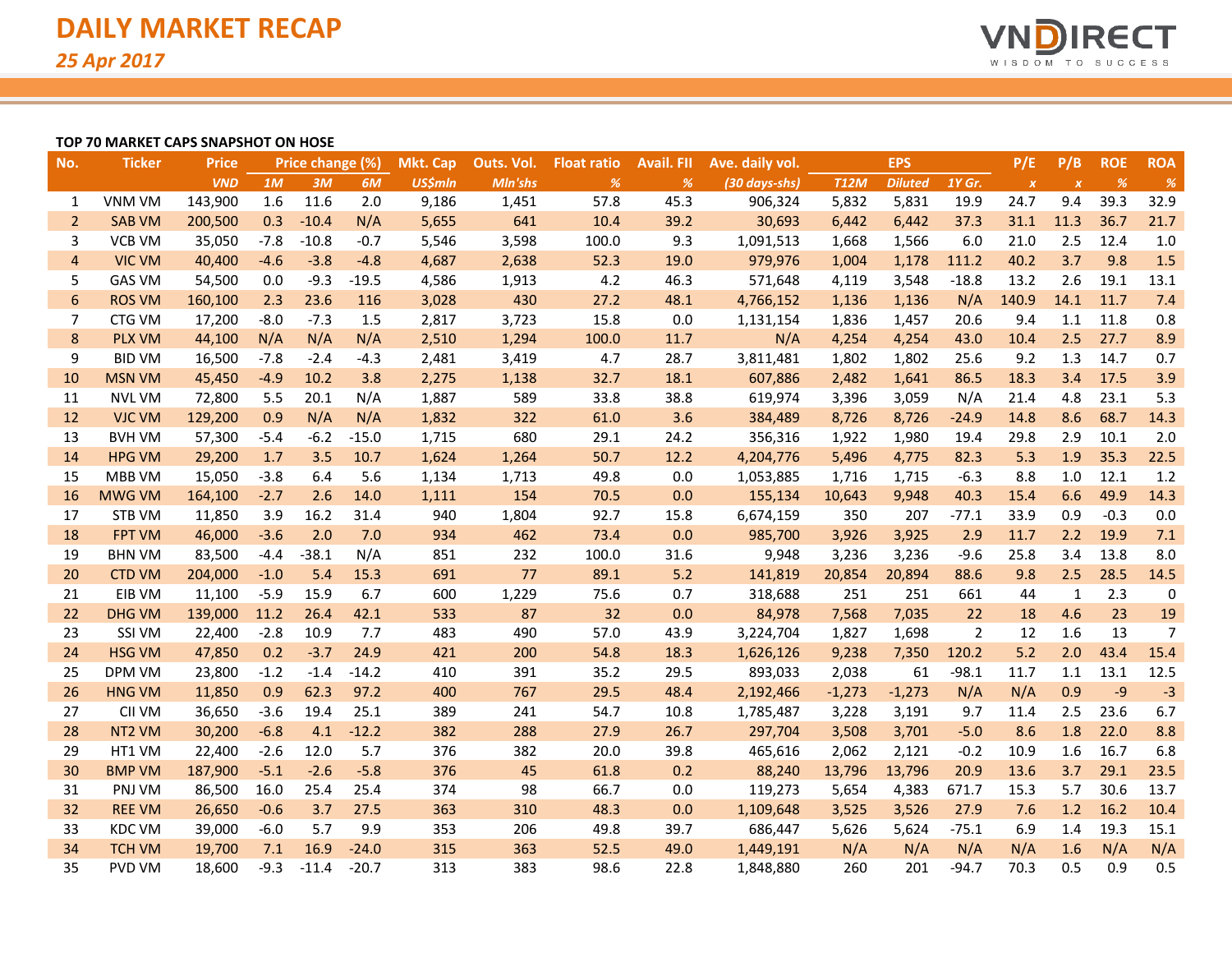

|     |               |              |         |                  |         |                 |            |                    |                   |                 |             |                |         |                  |                           | (Continued)  |              |
|-----|---------------|--------------|---------|------------------|---------|-----------------|------------|--------------------|-------------------|-----------------|-------------|----------------|---------|------------------|---------------------------|--------------|--------------|
| No. | <b>Ticker</b> | <b>Price</b> |         | Price change (%) |         | <b>Mkt. Cap</b> | Outs. Vol. | <b>Float ratio</b> | <b>Avail. FII</b> | Ave. daily vol. |             | <b>EPS</b>     |         | P/E              | P/B                       | <b>ROE</b>   | <b>ROA</b>   |
|     |               | <b>VND</b>   | 1M      | 3M               | 6M      | <b>US\$mln</b>  | Mln'shs    | $\%$               | %                 | (30 days-shs)   | <b>T12M</b> | <b>Diluted</b> | 1Y Gr.  | $\boldsymbol{x}$ | $\boldsymbol{\mathsf{x}}$ | %            | $\%$         |
| 36  | <b>KBC VM</b> | 14,950       | 2.0     | 9.5              | $-14.6$ | 309             | 470        | 72.6               | 15.9              | 2,587,012       | 1,188       | 1,188          | $-11.4$ | 12.6             | 0.9                       | 7.5          | 3.9          |
| 37  | <b>HAG VM</b> | 8,790        | $-11.2$ | 57.0             | 67.4    | 305             | 790        | 54.2               | 35.7              | 7,889,814       | $-1,279$    | $-1,291$       | N/A     | N/A              | 0.5                       | $-7.2$       | $-2.0$       |
| 38  | <b>DCM VM</b> | 12,000       | 13.7    | 24.1             | 10.1    | 279             | 529        | 24.3               | 46.0              | 1,012,419       | 1,171       | 1,171          | N/A     | 10.2             | 1.1                       | 10.3         | 4.5          |
| 39  | <b>SBT VM</b> | 24,200       | $-1.2$  | $-0.4$           | $-7.6$  | 269             | 253        | 53.0               | 42.2              | 1,351,643       | 1,051       | 1,148          | 29.3    | 23.0             | 2.1                       | 9.2          | 4.5          |
| 40  | <b>GMD VM</b> | 32,700       | $-7.2$  | 15.5             | 19.3    | 258             | 179        | 95.6               | 0.0               | 652,495         | 2,043       | 1,957          | $-10.3$ | 16.0             | 1.1                       | 7.1          | 4.0          |
| 41  | KDH VM        | 25,000       | 3.3     | 26.9             | 18.5    | 257             | 234        | 49.8               | 2.5               | 132,125         | 1,587       | 1,587          | 55.3    | 15.8             | 1.7                       | 11.0         | 4.5          |
| 42  | <b>PPC VM</b> | 17,850       | 3.2     | 4.4              | 19.0    | 250             | 318        | 15.0               | 33.2              | 63,674          | 2,647       | 1,706          | $-3.2$  | 6.7              | 1.3                       | $-6.3$       | $-3.0$       |
| 43  | DXG VM        | 22,300       | 22.5    | 65.8             | 95.6    | 248             | 253        | 81.0               | 21.1              | 4,168,458       | 2,941       | 2,887          | 29.6    | 7.6              | 1.7                       | 22.3         | 11.8         |
| 44  | <b>PDR VM</b> | 25,100       | 63.5    | 81.9             | 87.3    | 223             | 202        | 38.3               | 47.8              | 787,328         | 1,233       | 1,136          | 28.1    | 20.4             | 2.1                       | 9.8          | 2.9          |
| 45  | HBC VM        | 52,900       | $-4.9$  | 55.6             | 82.4    | 222             | 95         | 71.9               | 27.4              | 1,629,670       | 5,883       | 6,056          | 624.5   | 9.0              | 3.1                       | 41.2         | 6.1          |
| 46  | <b>VHC VM</b> | 52,600       | 2.1     | $-6.9$           | $-2.6$  | 214             | 92         | 25.5               | 62.6              | 158,618         | 5,776       | 6,008          | 83.5    | 9.1              | 2.0                       | 23.3         | 10.8         |
| 47  | FLC VM        | 7,520        | $-7.7$  | 46.0             | 24.1    | 211             | 638        | 86.2               | 38.9              | 21,919,090      | 1,735       | 1,730          | $-11.4$ | 4.3              | 0.6                       | 13.5         | 7.1          |
| 48  | <b>BIC VM</b> | 40,000       | 0.9     | $-3.6$           | 18.3    | 206             | 117        | 99.7               | 1.4               | 4,599           | 1,129       | 1,083          | $-27.2$ | 35.4             | 2.3                       | 6.3          | 2.9          |
| 49  | LGC VM        | 23,950       | 6.7     | $-5.1$           | 6.4     | 203             | 193        | N/A                | 4.0               | 2,953           | 1,608       | 1,698          | $-49.5$ | 14.9             | 1.9                       | 13.3         | 4.2          |
| 50  | <b>BHS VM</b> | 15,350       | 18.5    | 44.0             | 17.8    | 201             | 298        | 77.9               | 41.3              | 1,957,748       | 1,455       | 1,546          | 30.6    | 10.5             | 1.2                       | 11.6         | 5.3          |
| 51  | <b>VCF VM</b> | 168,000      | $-1.2$  | $-6.1$           | 9.8     | 196             | 27         | 30.7               | 19.3              | 204             | 14,294      | 14,450         | 30.0    | 12               | 2.1                       | 19           | 13           |
| 52  | <b>PAN VM</b> | 42,500       | $-2.1$  | 1.4              | $-10.5$ | 191             | 102        | 59.8               | 54.1              | 6,144           | 2,548.5     | 2,538          | 0.0     | 16.7             | 1.9                       | 11.4         | 6.9          |
| 53  | <b>HCM VM</b> | 31,600       | $-1.4$  | 12.7             | 13.1    | 180             | 130        | 39.5               | 0.0               | 537,880         | 2,624       | 2,395          | 49.9    | 12.0             | 1.7                       | 13.0         | 9.1          |
| 54  | <b>TRA VM</b> | 118,000      | $-0.6$  | 5.4              | 2.6     | 179             | 35         | 58.1               | 1.1               | 12,913          | 6,097       | 6,097          | 29.0    | 19               | 4.4                       | 23           | 16           |
| 55  | PGD VM        | 45,200       | 14.7    | 13.3             | 2.7     | 179             | 90         | 49.5               | 45.6              | 50,218          | 1,769       | 2,313          | $-37.5$ | 26               | 2.9                       | 17           | 8            |
| 56  | <b>NLG VM</b> | 27,600       | 3.0     | 20.0             | 25.5    | 173             | 142        | 56.0               | 6.5               | 692,120         | 2,322       | 2,149          | 70.0    | 11.9             | 1.5                       | 14.3         | 6.1          |
| 57  | TLG VM        | 99,000       | $-3.3$  | 1.2              | $-5.7$  | 167             | 38         | 25.6               | 21.0              | 4,274           | 5,972       | 5,506          | 24.8    | 16.6             | 4.0                       | 24.3         | 17.1         |
| 58  | <b>GTN VM</b> | 15,100       | 2.0     | $-14.0$          | $-16.6$ | 166             | 250        | 19.4               | 49.4              | 914,460         | 88          | 97             | $-87.3$ | 172              | 1.4                       | $\mathbf{1}$ | $\mathbf{1}$ |
| 59  | <b>PVT VM</b> | 12,800       | 1.6     | 5.8              | $-5.2$  | 158             | 281        | 48.9               | 23.8              | 887,029         | 1,321       | 1,321          | 12.9    | 10               | 1.0                       | 11           | 4            |
| 60  | <b>CAV VM</b> | 61,000       | $-2.6$  | 6.6              | 1.6     | 155             | 58         | 51.4               | 45.5              | 54,134          | 4,380       | 4,380          | 43.2    | 14               | 4.7                       | 30           | 11           |
| 61  | DRC VM        | 29,200       | $-8.8$  | $-4.1$           | $-20.1$ | 153             | 119        | 39.4               | 18.1              | 291,660         | 3,177.6     | 3,327          | -8      | 9.2              | 2.2                       | 24.3         | 13.3         |
| 62  | <b>ASM VM</b> | 15,200       | $-2.9$  | 0.7              | $-3.2$  | 147             | 220        | 59.3               | 45.8              | 1,537,913       | 967.2       | 967            | 57.0    | 15.7             | 1.3                       | 8.4          | 4.8          |
| 63  | <b>VSH VM</b> | 15,500       | $-2.5$  | 2.6              | $-0.6$  | 141             | 206        | 69.3               | 34.0              | 81,652          | 1,236       | 1,251          | 5.1     | 12.5             | 1.1                       | 9.1          | 4.6          |
| 64  | <b>DMC VM</b> | 91,700       | 1.7     | 32.5             | 22.3    | 140             | 35         | 46.3               | 38.9              | 56,514          | 5,226       | 4,851          | 44      | 17.5             | 3.8                       | 21.5         | 17.8         |
| 65  | POM VM        | 16,700       | 23.7    | 97.6             | 72.2    | 137             | 186        | 23.9               | 42.8              | 25,814          | 1,614       | 1,618          | 993.2   | 10.3             | 1.2                       | 11.9         | 4.2          |
| 66  | <b>ITA VM</b> | 3,290        | $-21.7$ | $-15.6$          | $-31.7$ | 136             | 938        | 69.3               | 37.8              | 13,428,360      | 60          | 57             | $-65.7$ | 54.7             | 0.3                       | 0.5          | 0.4          |
| 67  | <b>NKG VM</b> | 43,700       | 21.1    | 23.8             | 18.1    | 127             | 66         | 26.4               | 19.3              | 441,951         | 11,332      | 11,114         | 317.7   | 3.9              | 2.0                       | 56.2         | 10.9         |
| 68  | PC1 VM        | 38,000       | $-3.8$  | 6.4              | N/A     | 126             | 75         | 67.0               | 24.1              | 211,014         | 4,064       | 4,064          | $-55.7$ | 9.3              | 1.5                       | 18.8         | 7.9          |
| 69  | <b>CHP VM</b> | 22,550       | $-0.2$  | 4.9              | 10.0    | 125             | 126        | 20.0               | 45.6              | 31,250          | 2,045       | 2,046          | $-17.6$ | 11.0             | 1.7                       | 15.6         | 8.1          |
| 70  | <b>DVP VM</b> | 71,000       | $-0.6$  | $-9.0$           | $-1.3$  | 125             | 40         | 19.9               | 33.5              | 2,567           | 7,251       | 7,170          | 2.0     | 9.8              | 3.1                       | 31.0         | 26.3         |

*Source: Bloomberg*